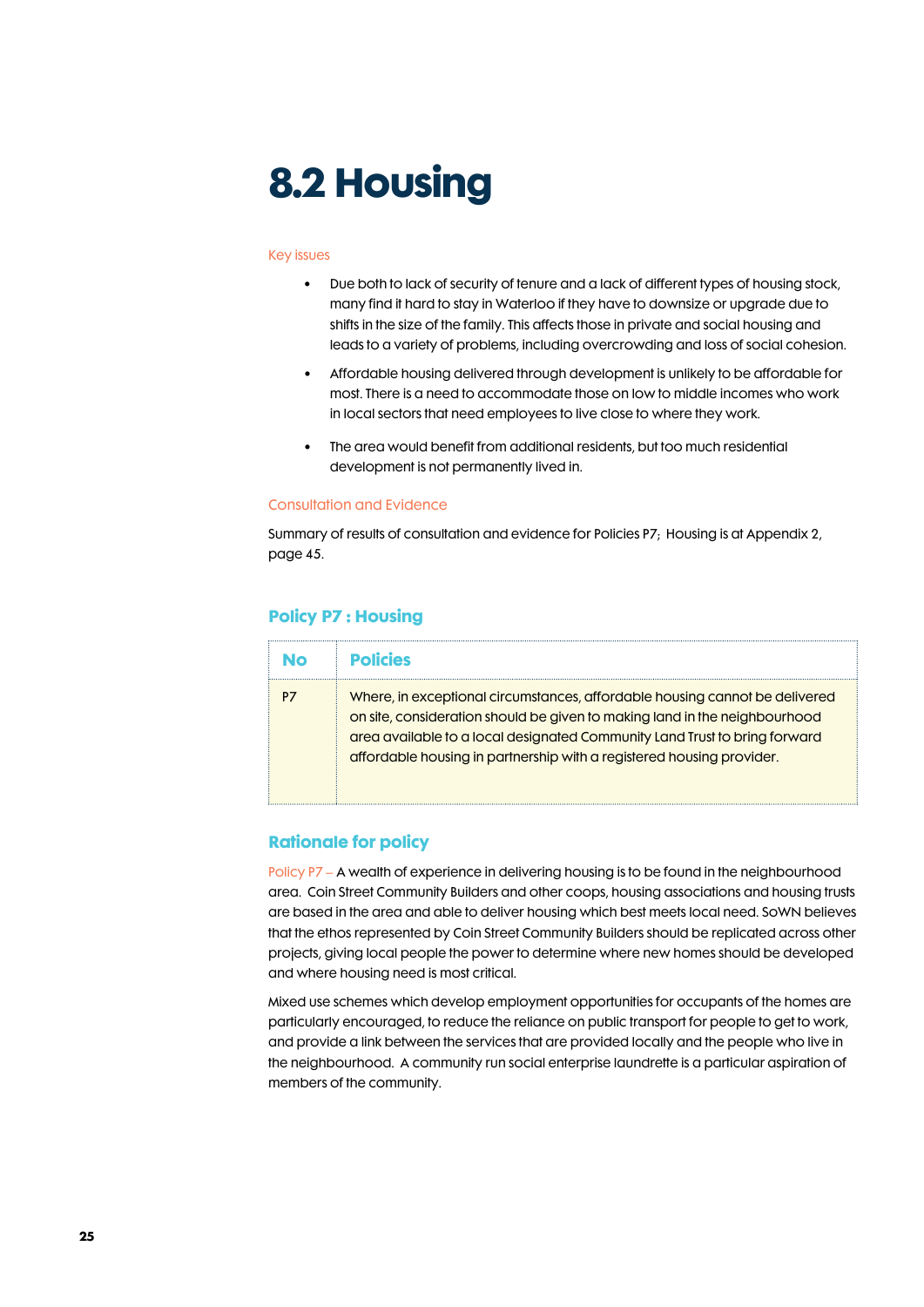## Housing : Other guidance

- 1. Residential development should provide high quality homes which are designed to encourage well-maintained permanent use. Housing should not be developed as a liquid asset but to provide mitigation of the UK housing shortage. Housing developments should be marketed to prospective buyers in the UK before they are marketed overseas.
- 2. SoWN seeks a community solution to the shortage of affordable housing, aiming for a management structure which enables local ownership and oversight of housing. There should be more local control over housing (e.g. co-ops, community land trusts, neighbourhood housing agencies), with the ability to raise additional funding. Developments that create such arrangements will be welcomed by the community.
- 3. It is essential to encourage innovative new approaches to form, design and management which address local context and local need.
- 4. Although largely outside the role of the planning system, new approaches are needed to protect tenants in the private rented sector, including both incentives and penalties for landlords. Boroughs should support such measures as set out in the DCLG's Rogue Landlords discussion paper.<sup>4</sup>
- 5. Following the example of Westminster and Enfield, Lambeth and Southwark should also consider the purchase of properties in the area to house vulnerable people, reducing revenue costs in the long term.
- 6. A key issue among local people is the extent to which developers are able to meet the targets set by the local authority on affordable housing levels. These are justified on the basis of 'viability assessments' which can assert that developement are not viable if they must provide the level of affordable housing the local authority requires. However, if viability assessments underestimate sales values and developments later make a larger profit than estimated, a mechanism should be developed which allows the council to 'claw back' funding retrospectively to deliver more affordable housing. These sums should fund affordable housing in the neighbourhood area where possible. The development proposals of charities and public bodies should be exempt from this obligation.

A number of councils, including Southwark and Lambeth are now producing Viability Assessment SPDs, which seek to address this issue and argue for the clawback mechanism, and that assessments justifying fewer affordable housing units should be open to public scrutiny. The neighbourhoood forum supports the objectives of these SPDs.

7. The community believes that early consultation on major developments would enable them to provide helpful advice and reduce the likelihood of objections. To provide a mechanism to strengthen the Councils' commitment to 'front-loading' local consultation, a local 'development review panel' should be established to scrutinise major development plans at pre-planning stage, against their adherence to neighbourhood plan and other matters and make recommendation to the planning committee, including S106 mitigation and CIL spend. This would apply to applications undergoing pre-planning consultation and would be written into planning performance agreements. Plans would be submitted by the Councils to the panel with strict time limits on comments so as not to delay the planning process.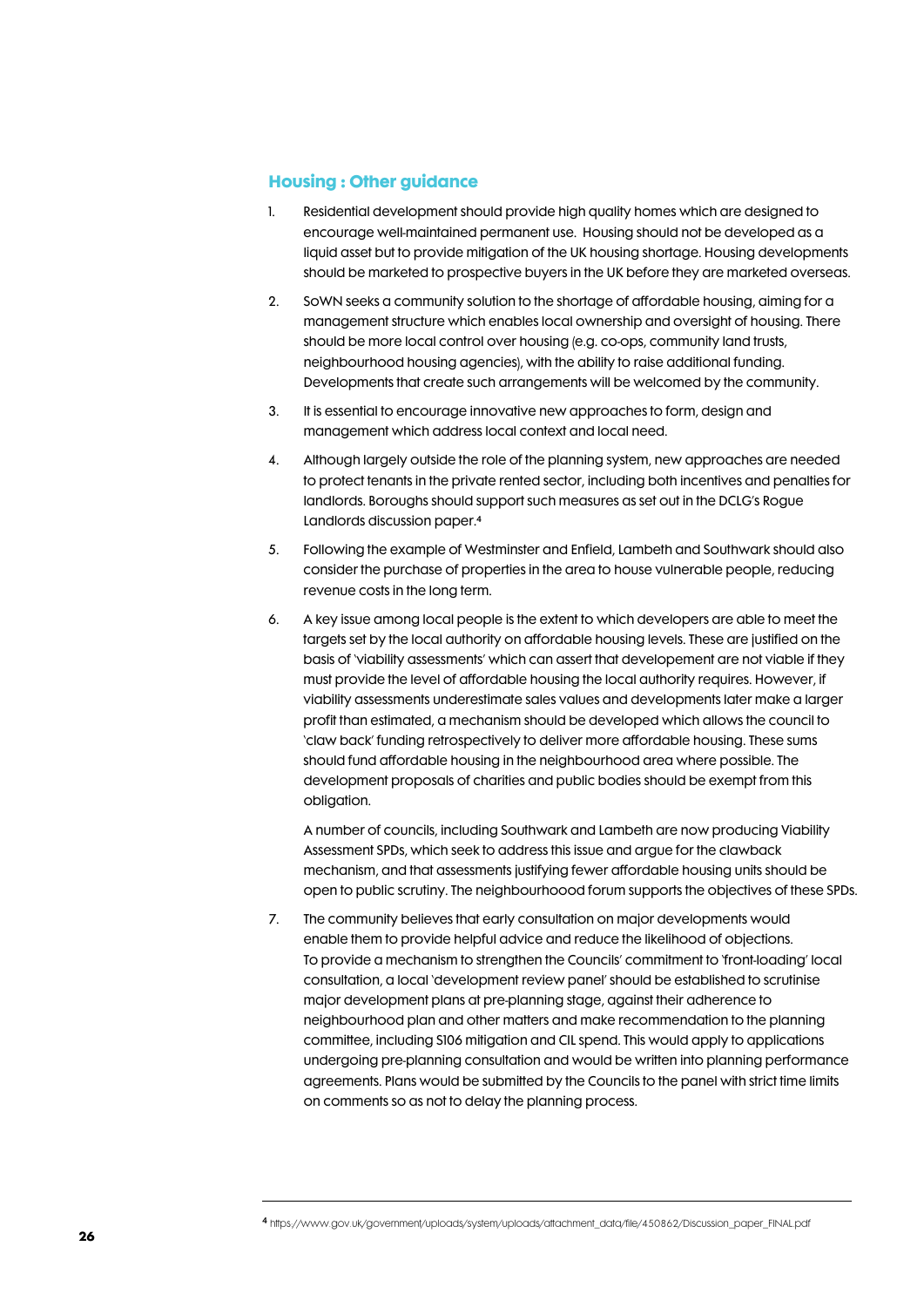# 8.3 Development management

### Key issues

- Developers and local authorities are not always aware of the needs of the local community or how development needs to be mitigated.
- The balance between affordable housing, density and other requirements like public realm improvements is not always appropriate to the development context.
- While it is recognised that the neighbourhood is one of high demand for hotels, the area has exceeded targets for hotel uses to 2026 and the area has lost large office and residential sites to hotel use. The community wishes to ensure that any further hotels play an active part in local regeneration.
- Poor design could undermine the successful integration of a large number of well-designed new buildings with heritage assets and conservation areas.

### Consultation and Evidence

A summary of results of consultation and evidence for Policies P8 – P9; Development management is at Appendix 3, page 47

## Policies P8, P9 : Development management

| <b>No</b>      | <b>Policies</b>                                                                                                                                                                                                                                        |  |  |
|----------------|--------------------------------------------------------------------------------------------------------------------------------------------------------------------------------------------------------------------------------------------------------|--|--|
| P <sub>8</sub> | Any hotel proposal must mitigate the development's impact on the existing<br>dynamics of the residential, business and social communities. The following<br>objectives will be supported :                                                             |  |  |
|                | 1. Provide as much retail frontage as possible to a high street, where the units<br>made available only have high street access.                                                                                                                       |  |  |
|                | 2. Provide space that is beneficial and available to the wider community such<br>as 'incubator space', screening room, community meeting and function rooms,<br>fitness suites and swimming pools.                                                     |  |  |
|                | 3. Where possible any 'in-house' food and beverage offer should be limited<br>(minibars, bars, restaurants and cafes closed to the public) so that hotel guests<br>are encouraged to use local traders.                                                |  |  |
|                | 4. Developments should continue to engage with local recruitment mechanisms<br>to ensure local candidates are employed wherever possible.                                                                                                              |  |  |
| P <sub>9</sub> | Where they front publicly accessible spaces the ground floor (and any relevant<br>upper floor) elevations of new development shall be treated with a permanent<br>anti-graffiti coating which shall be maintained for the lifetime of the development. |  |  |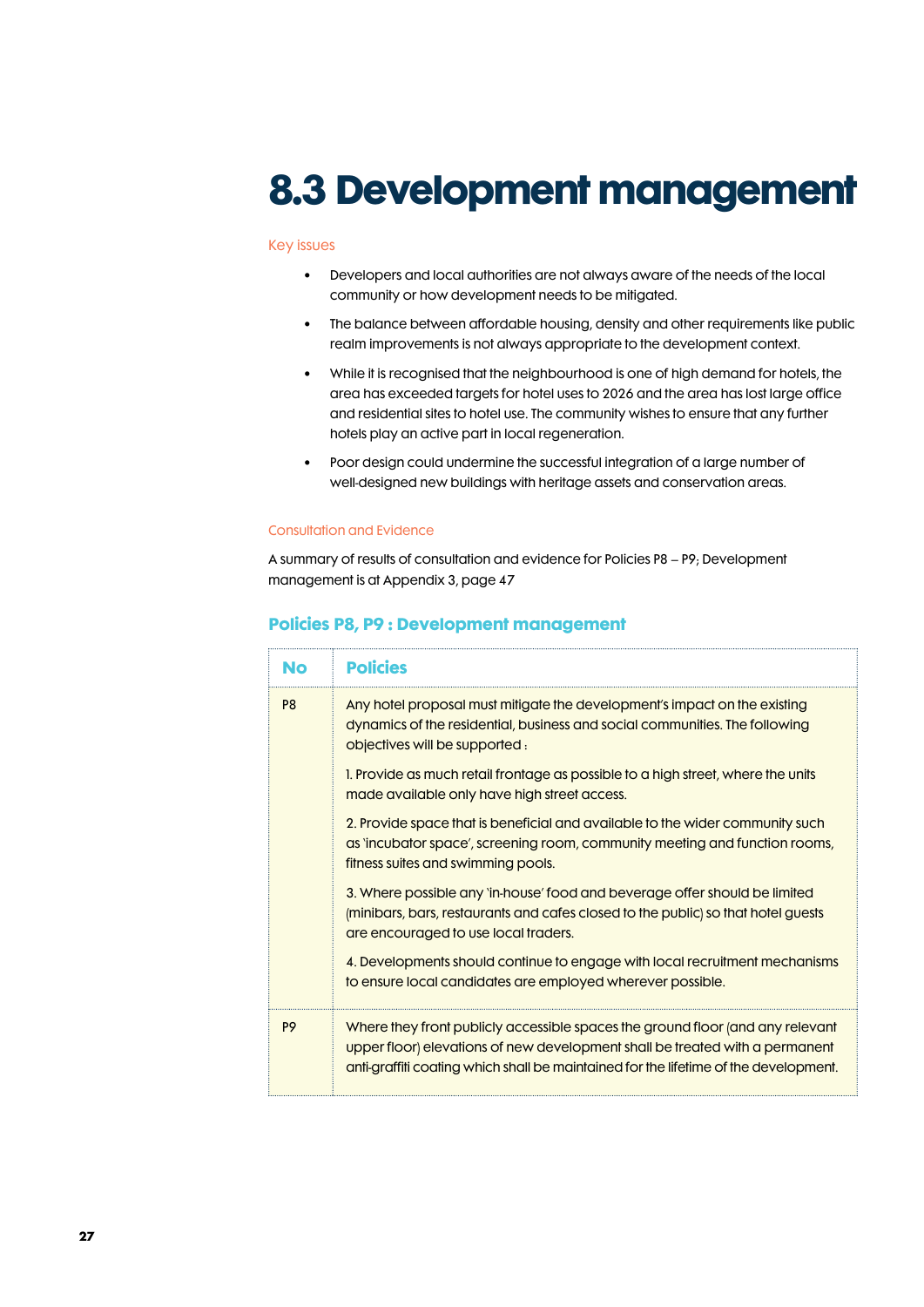## Rationale for policy

Policy P8 – Many local people do not support the further development of hotels in the area, where they are often perceived to intensify the pressure on the area from the visitor economy whilst providing few benefits to the community in the way that housing, office space or retail developments do. The Neighbourhood Plan cannot be used to prevent development of hotels. However it may include guidance to the hospitality industry on best practice examples in the neighbourhood.

Hotels which have been actively supportive of the local community have been welcomed particularly where they provide community benefit, are willing to host community events, recruit from the area and provide facilities for local people to use. SoWN members agree with statements made in the Waterloo SPD, that the development of aparthotels should only be agreed in exceptional circumstances, as there is less potential for the benefits listed above.

Policy P9 – The South Bank and Waterloo Neighbourhood Plan area features two well-known sanctioned graffiti areas, in Leake Street and at the Southbank Centre undercrofts. Graffiti elsewhere in the neighbourhood is removed from the facades of buildings and many developments do not make adequate provision to ensure removal is effective, either by using porous materials or inadequately treating facades. Due to the high local cost of graffiti removal, and the sense of blight non-removal or poor removal creates, developers should adequately treat new buildings to ensure removal can be achieved quickly and effectively.

## Development Management: Other guidance

- 1. Post consent, the panel should be notified of and invited to comment on the discharge of 2 years where a review shows that negative impacts have arisen from the development.
- 2. The area's heritage is valued and reflects a complex mix of social infrastructure, architectural character and use. The Neighbourhood Plan acknowledges existing conservation and character areas and supports their significance in ensuring the character of the area is respected. High quality design, related to context, is required of all development proposals.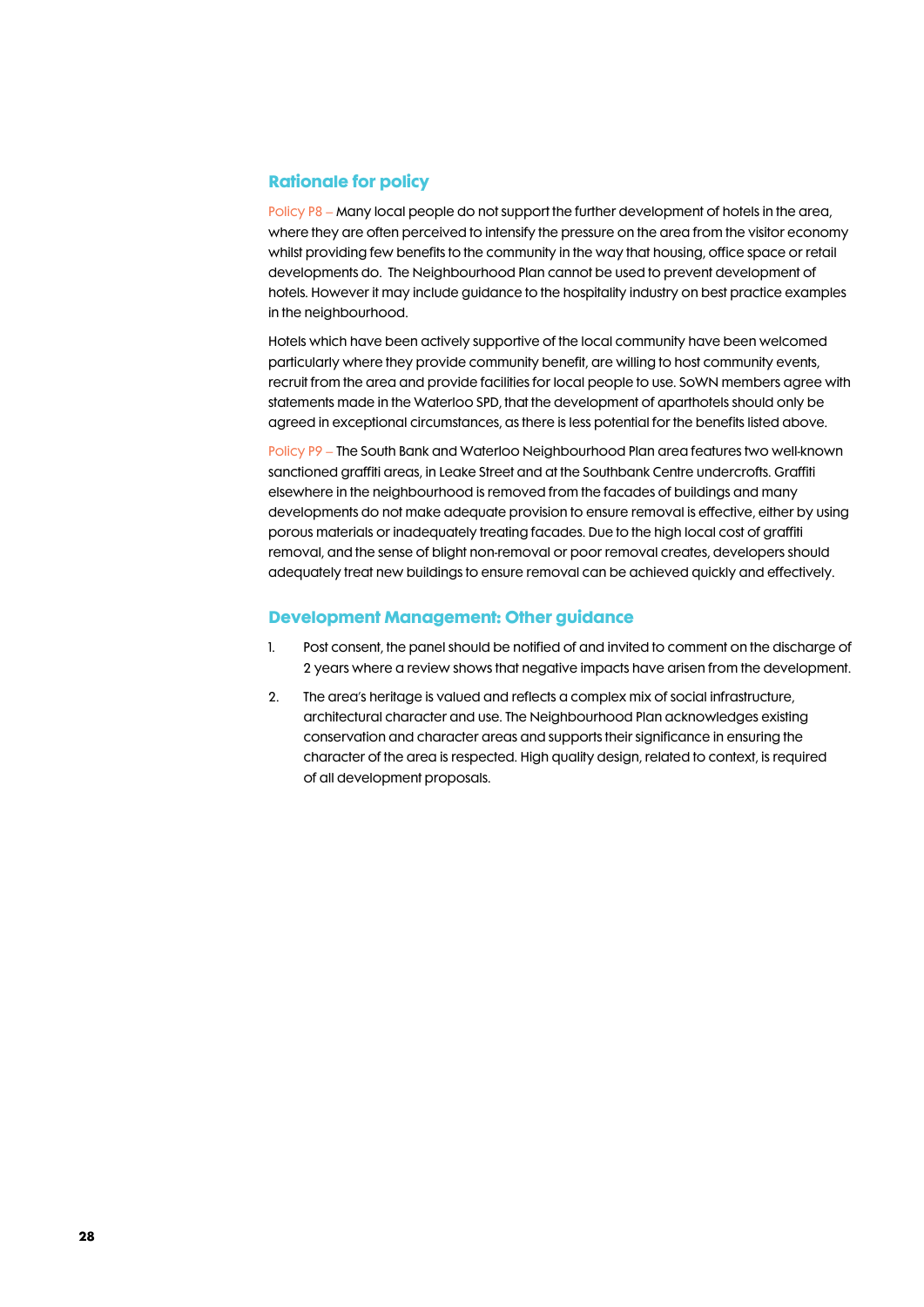# 8.4 Retail & work

### Key issues

- The balance of retail is under pressure with smaller independent stores, which are seen as integral to the character of the neighbourhood, being replaced by multiples.
- The high number of separate landlords in the area prevents a curatorial approach to retail in the neighbourhood. Where local people desire a mix of retail to suit different needs, owners are prone to seeking the tenant able to pay the highest rent. This can lead to homogenisation, serving commuters and tourists rather than residents or other kinds of shoppers.
- The neighbourhood lacks anchor stores which draw shoppers to the area and can complement independent shops.
- The success of retail in the area will be linked to the development of Waterloo Station and there is a need to involve Network Rail and LCR in discussion to align the long term ambitions of the station operator and the community.
- There is a shortage of office space in the area, and in particular offices that support the needs of young and small businesses i.e spaces which are affordable and flexible in their tenure and size.
- More could be done to ensure local jobseekers benefit from local job creation, unlocked through development.

### Consultation and Evidence

Summary of results of consultation and evidence for Policies 10 – 13 ; Retail & work is at Appendix 4, page 48.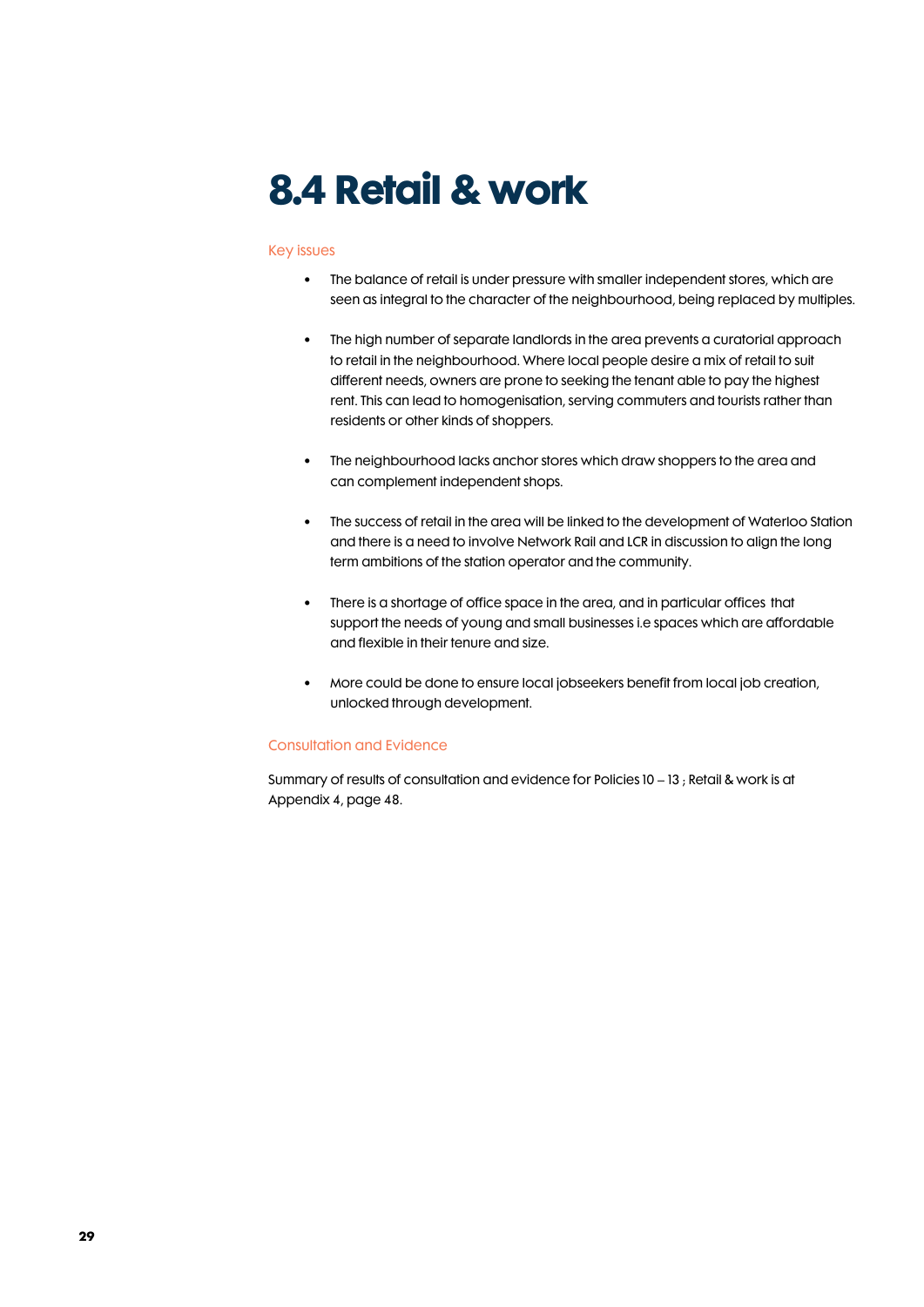# Policies P10, P11, P12, P13 : Retail & work

| No              | <b>Policy</b>                                                                                                                                                                          |
|-----------------|----------------------------------------------------------------------------------------------------------------------------------------------------------------------------------------|
| P <sub>10</sub> | The Neighbourhood Plan supports development that provides retail units in<br>appropriate locations with the following characteristics:                                                 |
|                 | i.<br>Interiors fitted out to RIBA category B standard and made available<br>for temporary or pop-up use                                                                               |
|                 | ii.<br>A range of unit sizes including units with shop floors under 20 sq/m                                                                                                            |
| P <sub>11</sub> | In Lower Marsh, planning applications will be required to:                                                                                                                             |
|                 | a)<br>Retain an appropriate mix of retail units, taking particular note of the<br>following:                                                                                           |
|                 | i) Planning applications involving the loss of an A1 unit will not be<br>supported unless the overall percentage of A1 units remains above<br>50% following its loss.                  |
|                 | ii) Planning applications involving the loss of an A3 unit will not be<br>supported unless the overall percentage of A3 units reamins above<br>30% following its loss.                 |
|                 | b)<br>Retain and enhance the retail use of the frontages, taking particular<br>note of the following.                                                                                  |
|                 | i) conversion from retail to residential on these streets will not be<br>permitted, and                                                                                                |
|                 | ii) applications to convert ground floor residential units to A1 or A3<br>use will be supported*                                                                                       |
|                 | * with the exception of the purpose built housing such as New Cut<br>housing Co-op and Styles House.                                                                                   |
| <b>P12</b>      | Schemes will be encouraged which provide office or workspace with the<br>following characteristics:                                                                                    |
|                 | Are able to be subdivided to encourage flexible use and<br>i.<br>co-working and/or                                                                                                     |
|                 | ii.<br>Include a range of unit sizes including offices of under 1000 sq/m<br>and/or                                                                                                    |
|                 | iii.<br>Are able to provide accommodation for a range of jobs which are<br>accessible to local people and/or                                                                           |
|                 | Commit to working with third party employment support providers<br>iv.<br>and local schools to provide work placements, apprenticeships and<br>training support for unemployed people. |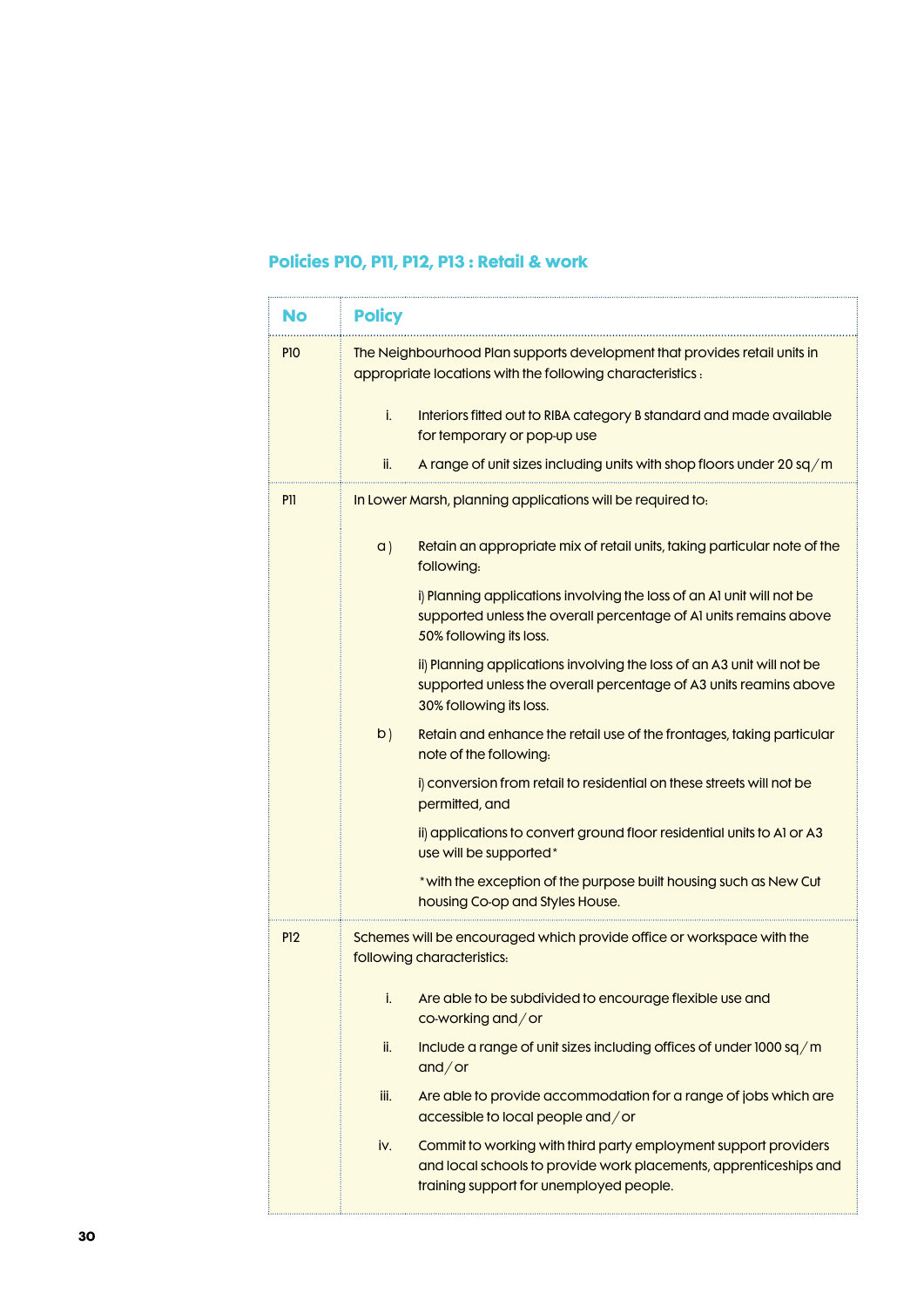| <b>P13</b> | The neighbourhood will support proposals which enable physical<br>infrastructure improvements to support the development and servicing of the<br>street market at Lower Marsh, including : |                           |  |  |
|------------|--------------------------------------------------------------------------------------------------------------------------------------------------------------------------------------------|---------------------------|--|--|
|            | i.                                                                                                                                                                                         | <b>Electricity points</b> |  |  |
|            | ii.                                                                                                                                                                                        | Storage                   |  |  |
|            | iii.                                                                                                                                                                                       | Refuse storage            |  |  |
|            | iv.                                                                                                                                                                                        | Improved lighting         |  |  |
|            | V.                                                                                                                                                                                         | Improved seating          |  |  |
|            | vi.                                                                                                                                                                                        | Green infrastructure      |  |  |

## Rationale for policies

Policy P10 – The following facilities to enable temporary or pop-up uses will be encouraged.

- Walls painted white or temporary walls installed to cover up any that are damaged
- Simple overhead lighting ideally spot lighting with different controls so tenants can adjust the lighting state as required
- As much glass frontage as possible
- Power sockets throughout
- WiFi, water and electricity connected
- Access to a toilet
- Buildings insurance

These characteristics were advised after consultation with experts We Are Pop Up, who identify temporary retail spaces for small start-ups at low cost. We Are Pop Up also advise that units should be provided which enable smaller retailers to share space – e.g. a room with a 'shelf-share' arrangement or a series of kiosk-style spaces with shared services. The local community would encourage such approaches.

Policy P11 – Lower Marsh – The local community, whilst recognising and welcoming a general shift towards a combination of A3 restaurant uses as well as A1 retail uses, would like to strengthen existing policy to ensure that only a minority of premises are used as services. This preserves the character of the street as a shopping street with daytime as well as evening uses.

Policy P12 – Flexibility is defined both in terms of physical adaptability and length of tenure. There is a need for office spaces which can be adapted as co-working space, shared between a number of smaller companies who are able to economise through shared services such as cleaning. There is also a shortage of large spaces for more established businesses.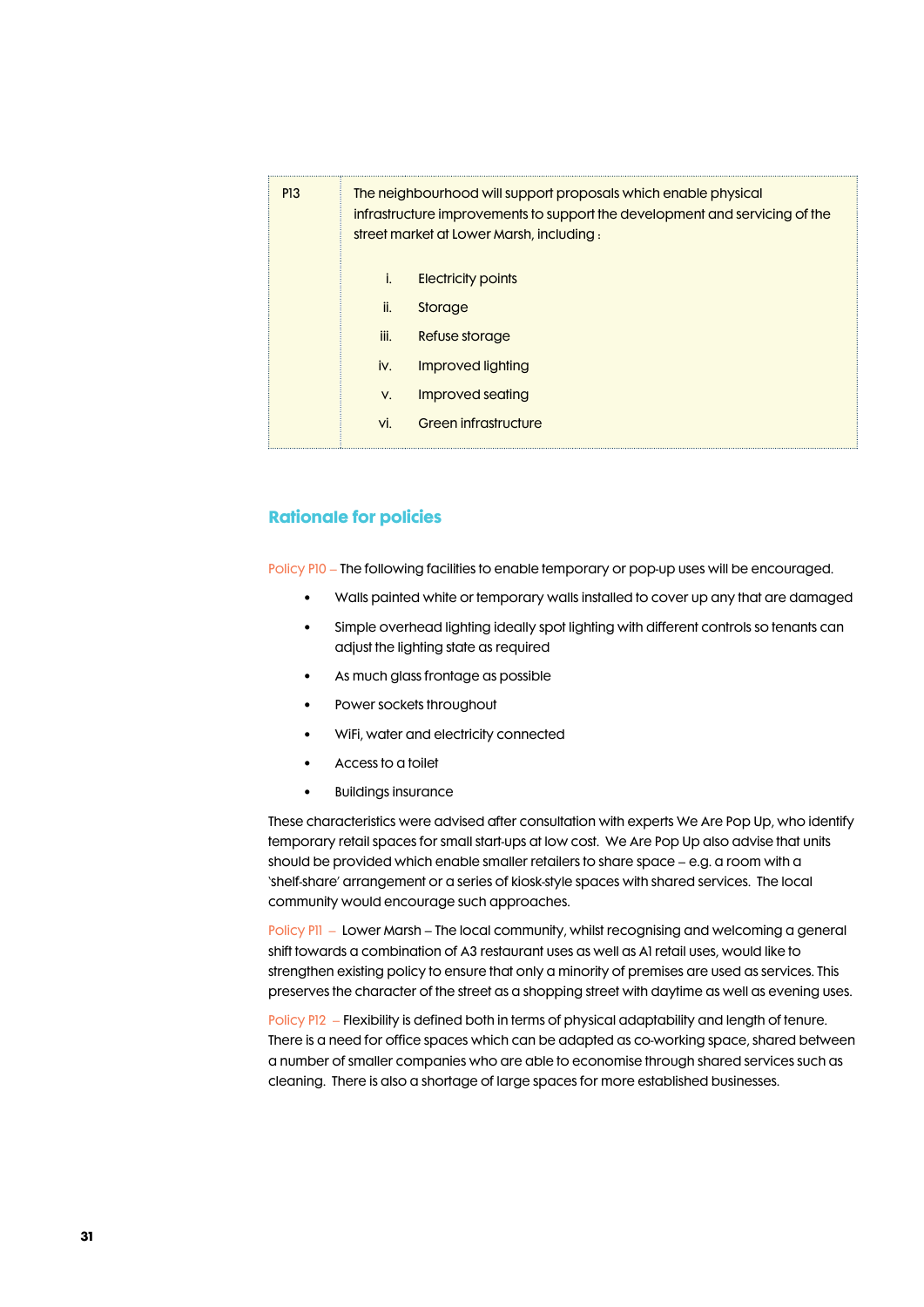Policy P13 – Lower Marsh Market is a valued community asset and a locally-owned not-for-profit company which requires particular and continued support to grow, including investment in infrastructure. It requires particular support as it is an asset in public ownership which can be developed to :

- 1. Create jobs
- 2. Drive footfall to the street to support local shops
- 3. Provide opportunities for training and small business incubation, including via links with schools, colleges and universities
- 4. Rebalance the local retail offer so as to ensure a greater mix, including provision for the local resident population on a range of incomes
- 5. Form greater strategic links between the market and other developing parts of Waterloo such as Leake Street, Waterloo Station and a newly developed Johanna site
- 6. Generate a surplus to support the growth of the market, and the wider regeneration of Waterloo

## Retail & work : Other guidance

- 1. SoWN supports the use of CIL or S106 to subsidise affordable office space for start-ups and enterprise activity – the proximity to local universities provides an opportunity to develop local entrepreneurial talent via subsidies granted by a community body.
- 2. SoWN supports the use of covenants to restrict the proliferation of specific types of uses in close proximity (e.g. supermarkets, betting shops, coffee shops). Covenants must be agreed by the landowner but are an opportunity to prevent changes of use where such changes would be detrimental to the economic health of the street.
- 3. Consideration should be given to how changes to business rates allowing for local setting of rates levels can be managed to encourage the establishment of businesses which would serve an unmet need in the community.
- 4. SoWN supports the Planning Authorities' policies to strengthen protections against the loss of office space in the neighbourhood area, and encourage applications for new provision to come forward. A significant loss of office space threatens the balance of the neighbourhood, including the local retail economy. Central London exemptions to government guidance allowing for office to residential conversion without planning consent are being modified and may erode this further.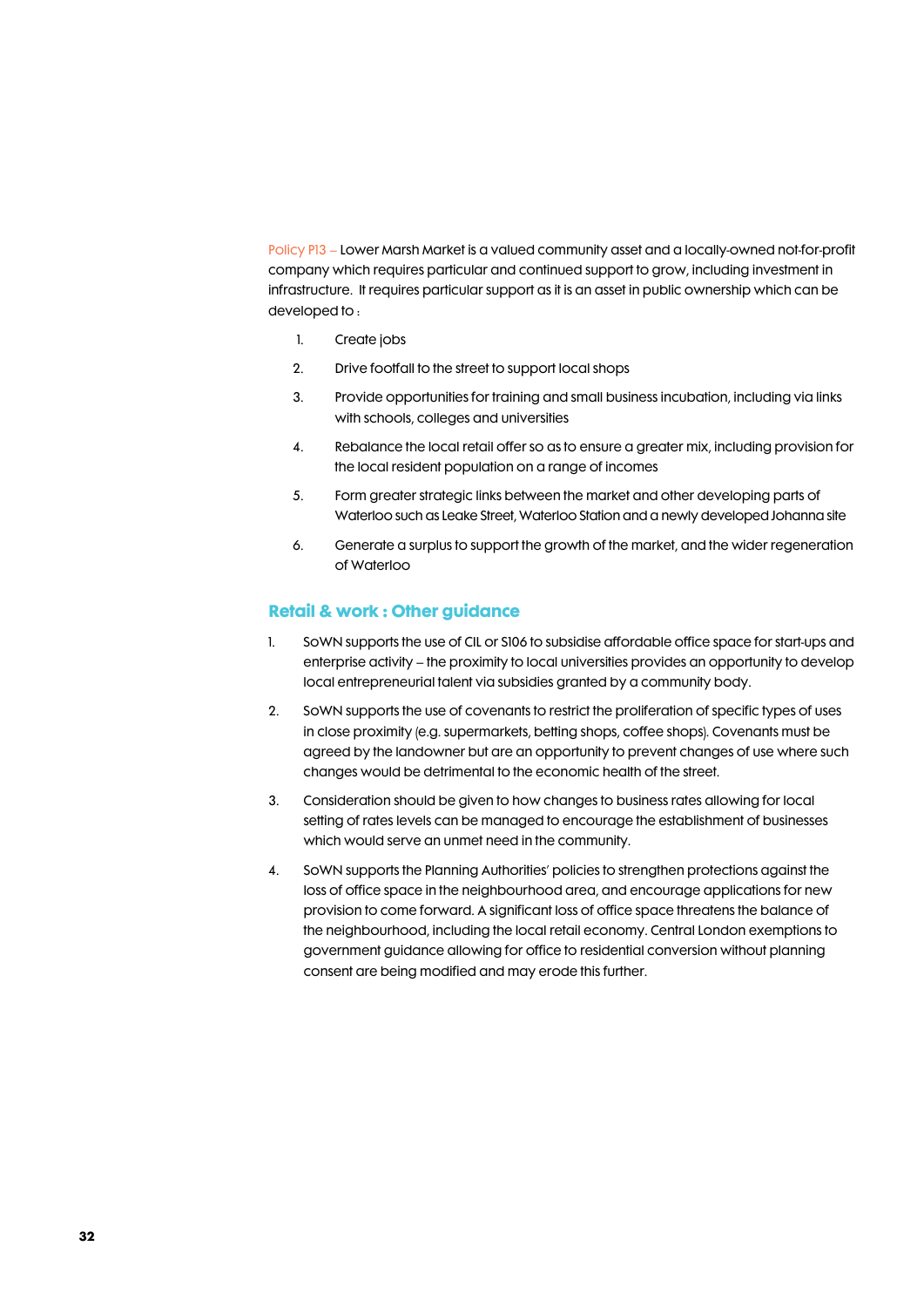# 8.7 Policy & guidance : Planning gain & mitigation

### Key issues

- Policies and guidance relating to the negotiation, collection and defrayal of Section 106 and Community Infrastructure Levy do not relate to a specific theme but are cross cutting. They have been developed by a number of the working groups and a separate group established to consider the defrayal of developer contributions.
- One of the key issues relates to a perceived disconnect between the community and negotiations between the council and developers on how to defray S106 and CIL. Local people assert that they should have a much greater say on how the impact of development should be mitigated since the impact is experienced most locally.
- The London Eye S106 agreement presents an example of the successful local defrayal of revenue S106. A local partnership of businesses, residents and the council determine annually how revenue should be spent according to a set of environmental priorities. A community chest grant fund is managed by a local community organisation and voluntary and community groups can apply for amounts up to £10,000 annually for projects which benefit the neighbourhood. SoWN has proposed a similar mechanism for the defrayal of CIL (see Section 9 - Implementation & Delivery).
- The need for further revenue to maintain infrastructure in the area is paramount. A report prepared by Volterra Consultants for South Bank Employers Group in 2013 and updated in 2016 indicates that declining public investment in management and maintenance of the area has the capacity to limit the economic growth of the area. Consultation with other local delivery groups reflects this view and an appropriate balance must be sought between delivering new infrastructure through capital spend and managing existing through revenue.

| Nο              | <b>Policy</b>                                                                                                                                                                                                                                                                                                                                                            |
|-----------------|--------------------------------------------------------------------------------------------------------------------------------------------------------------------------------------------------------------------------------------------------------------------------------------------------------------------------------------------------------------------------|
| P <sub>17</sub> | Subject to requirements and implications of regulations 122 and 123 of the CIL<br>Regulations, where developments create an ongoing and significant cost<br>implication for the management and maintenance of the neighbourhood<br>area outside the development's demise, revenue Section 106 funding to<br>mitigate the impacts should be secured from the development. |

### Policy P17: Planning gain & mitigation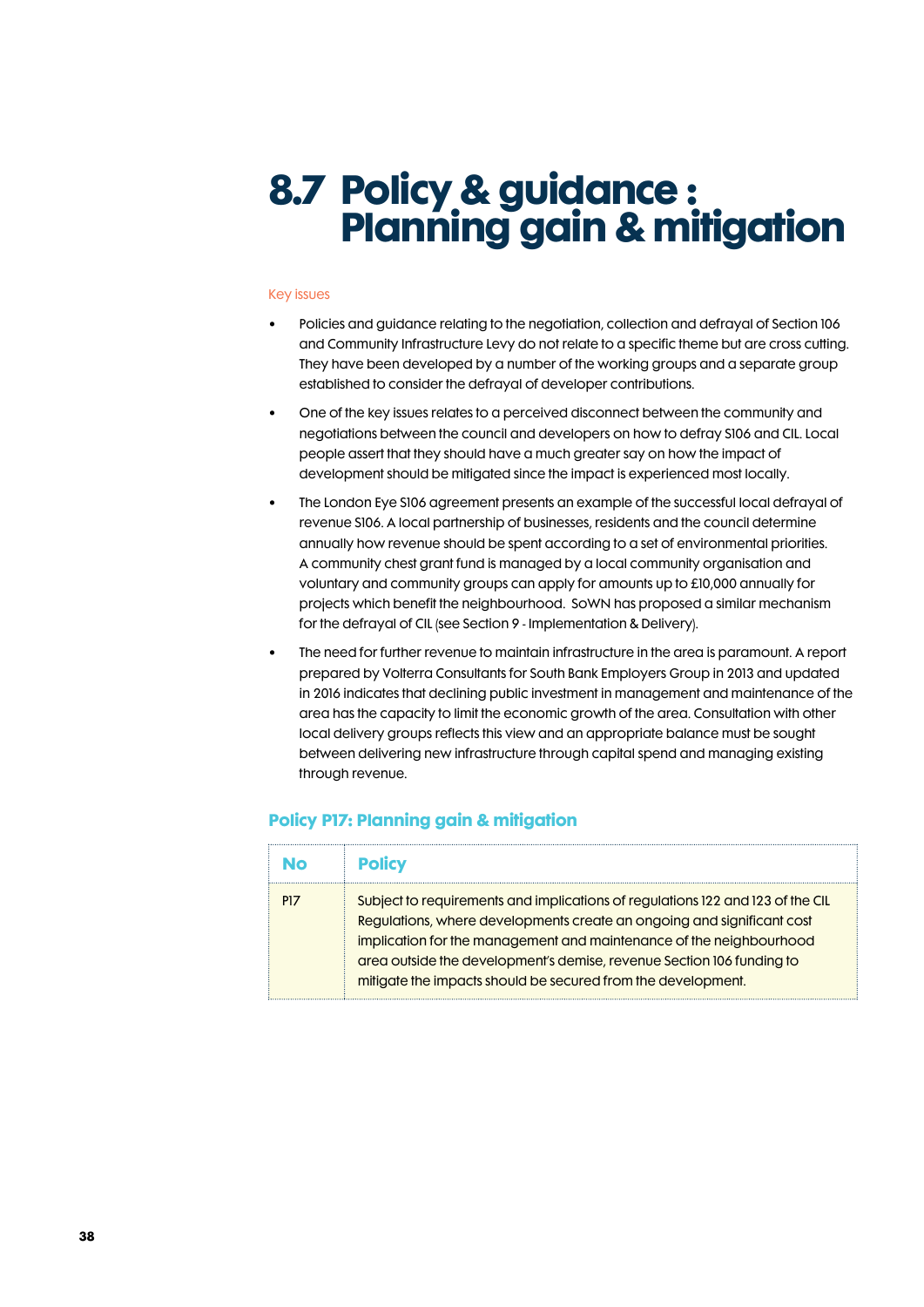## Rationale for policy

Policy P17 – Revenue funding is required to protect and maintain capital investment. The London Eye Revenue S106 model is exemplar of local management of services via ongoing funding and a similar mechanism would be appropriate for other developments which significantly increase footfall (and therefore litter, maintenance requirements and security measures).

Revenue funding could be generated either via a commuted sum, proportion of turnover or proportion of service charges on operators occupying new developments. Alternatively developers could provide a revenue generator to the community or Council, such as a retail unit or land.

## Planning gain & mitigation : Other guidance

Obligations included within S106 agreements should be reported clearly and transparently by the local planning authority within the committee or delegated report. The obligations should reflect mitigating measures on which the local community have been fully consulted.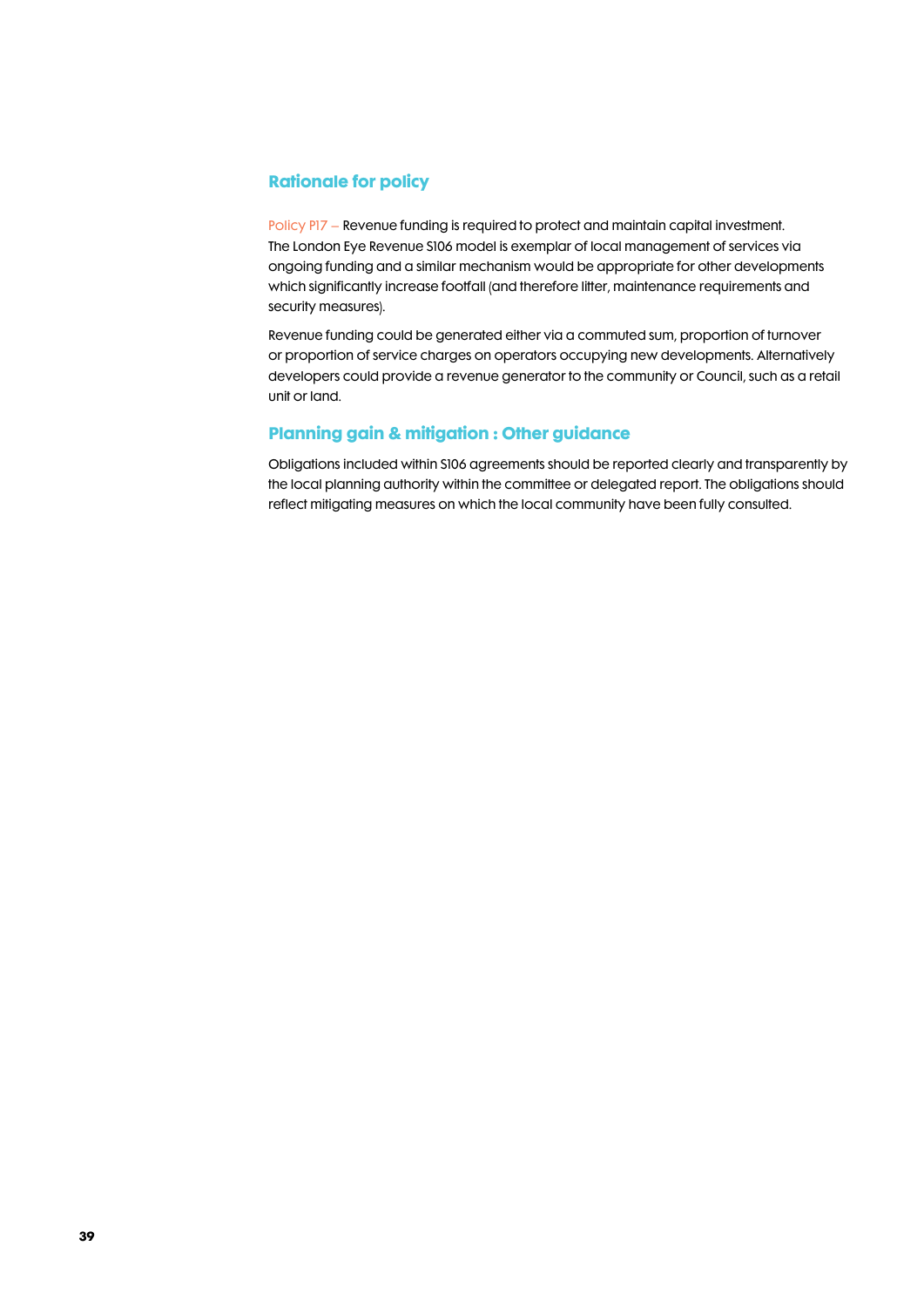# Appendix 2.

## Summary of results of consultation and evidence for Policies P7 : Housing

South Bank and Waterloo, like the rest of central London, is subject to market forces that are drastically reducing the availability of housing. This was seen as inevitable by many respondents during the consultation and the power of the neighbourhood plan to address these regional issues was accepted as limited. However, local plans and neighbourhood plans are making attempts to develop policy in this area.

South Bank and Waterloo is unusual in comparison with most central London districts because the demographic is enduringly mixed. According to the ONS (2011) Census, 40% of the housing stock remains as social rented:

| Tenure         | <b>Number</b> |  |
|----------------|---------------|--|
| Owned          | 962           |  |
| Social rented  | 1908          |  |
| Private rented | 1549          |  |

This includes a prevalence of co-operative and housing association housing in the neighbourhood, including the Coin Street Co-ops, Edward Henry Housing Co-op, New Cut Housing Co-op, Pearman Street Co-op, Peabody, Metropolitan Housing Trust and others. Security of tenure varies but has tended over time toward the less secure. For instance, the sale of Church Commissioners estate to Grainger in 2005/6 resulted in a move away from assured tenancies to assured shorthold tenancies or private sale.

If implemented, the extension of the Right to Buy to housing association tenants and the associated requirement for the disposal of Local Authorities' high value housing to fund the purchase discount is likely to affect Waterloo more deeply than elsewhere in Lambeth and Southwark. This will result in fewer Council or Housing Association homes, but co-op homes will not be affected by the change.

Some affordable housing will be delivered through new development, including at Lollard Street and Leake Street, in association with the Shell/Braeburn and Elizabeth House developments respectively. Extra care housing for the elderly will be provided on the Braeburn site, with a similar scheme earmarked for Gabriel's Wharf.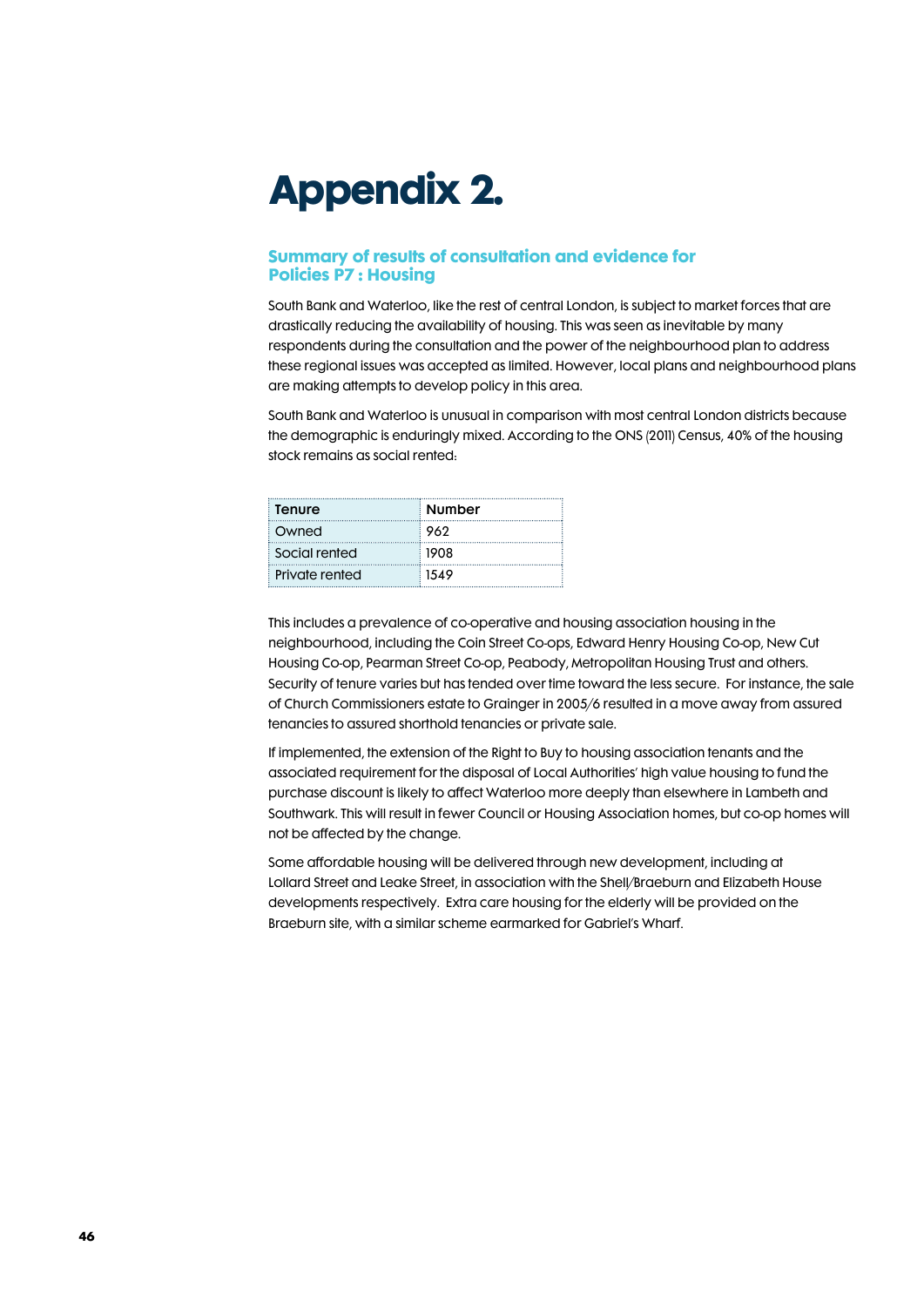Sites such as the Guy's and St Thomas' Charity owned Royal Street and the Bourne Capital owned Triangle Site identified in Lambeth's Local Plan are also likely to include a significant housing element, including affordable housing.

In any case, local people, supported by evidence have raised concerns about the likely cost of affordable units where they are let at 80% of market level rents. According to Valuation Office figures cited in an article in **The Guardian** newspaper in February 2014,<sup>6</sup> renting an affordable two bedroom flat in the Elephant and Castle would require a salary of £44,000, 30% higher than the London median average salary of  $£30,460.6$ 

The affordability issue is more pronounced among certain groups that are increasingly underrepresented in central London neighbourhoods such as South Bank & Waterloo. These include those who work in retail, hospitality and healthcare locally, where employers are finding recruitment and retention increasingly difficult where staff cannot afford to live within practical reach of their workplace.<sup>7</sup>

Also, the consultation showed that whilst not demographically underrepresented in the area, housing which is specifically designed for older people is needed. As the local population ages, there are few housing schemes which allow the elderly to remain in the community, and though two are planned, evidence suggests that there is likely to be a demand for further such accommodation.<sup>8</sup> For the `ambulant elderly', smaller flats in which to downsize are to be encouraged which both frees up family sized housing in the area and allows older people to remain connected to their community. Consultation evidence suggests that retirees are increasingly moving back to the city for its proximity to culture and healthcare, and the local economy would benefit from such residents.

The final group local people believe should have access to housing in the area is young professionals. In particular, and continuing the theme of cooperatives, housing which is designed to increase communality, particularly between young professionals and the elderly would be welcomed.

Although the methods for building housing to meet the needs of such groups are limited, the policy approaches below reflect the intentions of the neighbourhood plan in seeing a range of housing delivered. SoWN envisages a local role in the delivery and particularly the management of housing to meet the ambitions of the Plan.

<sup>6</sup>http://www.theguardian.com/housing-network/2014/feb/03/affordable-housing-meaning-rent-social-housing

<sup>&</sup>lt;sup>7</sup> 2012 Figures, ONS.

<sup>8</sup> paragraph 4.2.1, page 67 refers to whether lower paid service sector will be sustainable in light of escalating housing costs, and paragraph 8.7 refers to assisting low-middle income households, not limited to key workers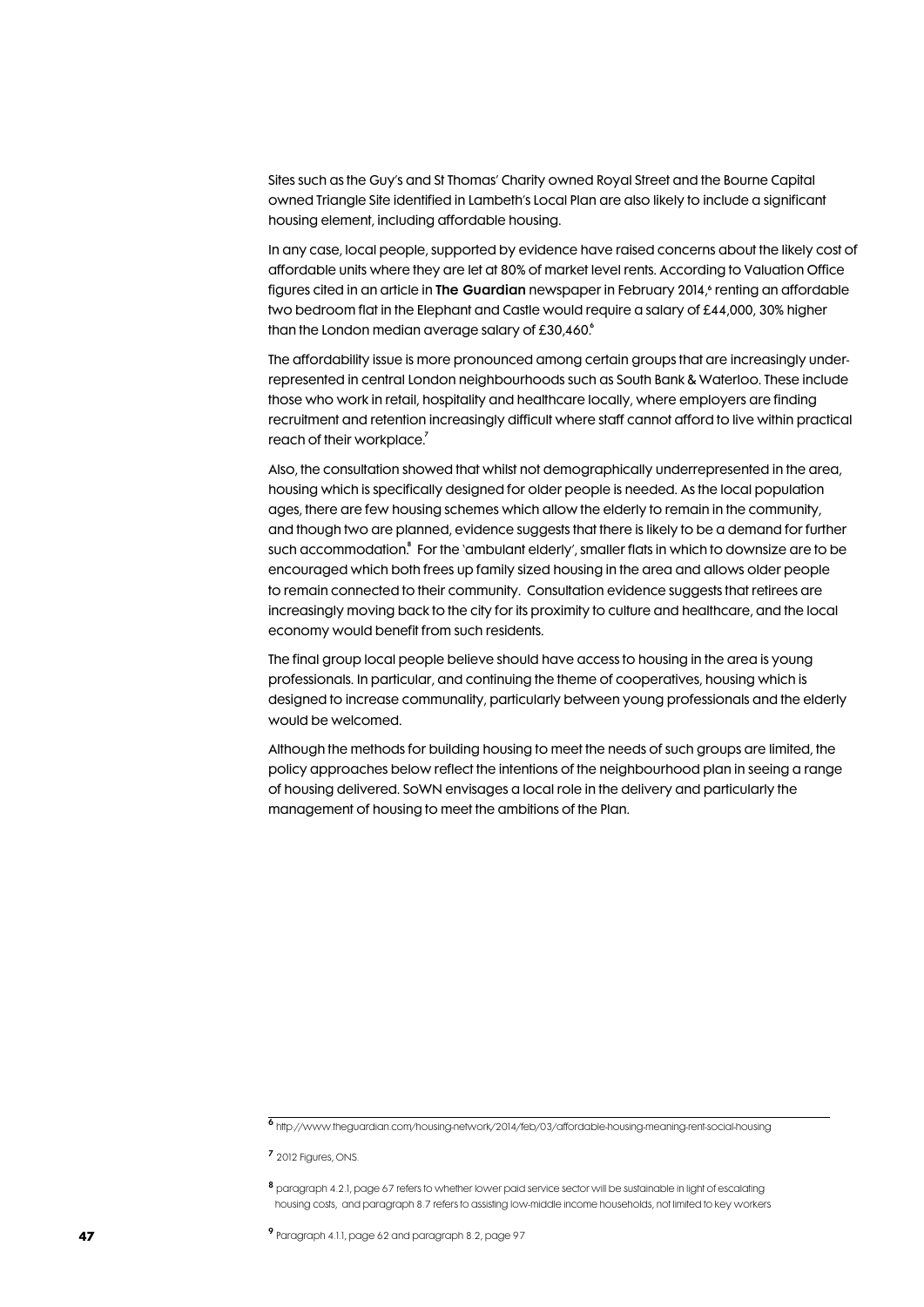# Appendix 3.

## Summary of results of consultation and evidence for Policies P8, P9 : Development management

The South Bank & Waterloo neighbourhood is a mayoral opportunity area and intensification is Planned both in terms of housing and office space over the next decade. There are also increasing numbers of hotels being built in the area.<sup>10</sup>

Local views on issues relating to development management reflect an understanding both that some development in the area is inevitable, and that neighbourhood Planning cannot be a tool for resisting it. Campaigns catalysed by Waterloo Community Development Group and others have been effective where development is seen as excessive or under-consulted upon.

During the initial consultation, businesses and residents agreed that the impact of development was a key issue. In the next decade quality of life and business as usual will inevitably be affected by a number of major developments and public realm projects.

30% of the respondents to the pre-submission consultation disagreed with the Plan's conditional support for the creation of further hotels in the area and hotels were regularly raised in comments as an area of concern. Perceived negative impacts were thought to be:

- Loss of other uses, such as residential (or office)
- Proliferation encourages local retailers to change their target demographic, reducing shopping amenities for local residents
- The perception that local residents are not benefited by hotels, or that hotels are not welcoming to locals. That they do not provide 'active' street frontage, or contribute to the life of the high street.
- That their proliferation has disproportionate impact on amenities such as walk in centres, or causes additional burden for public services such as street cleaning etc.
- Design tends to reduce the possibility of green open space
- Taxi and coach pick up and drop off exacerbates local pollution

There is anecdotal evidence of a lack of coordinaton at planning stage which has led to major projects on adjacent sites being consented, and subsequently developed at the same time. This has led to excessive and protracted noise, dust, road closures, diversions and damage to streets. In the South Bank and Waterloo Neighbourhood it will be particularly necessary to ensure that the above schemes are effectively coordinated to protect the interests of local residents and businesses, with joint strategies dealing with wayfinding, measurement of impact, messaging and information, safety, and access.

The Our South Bank website (www.oursouthbank.com) and Construction Logistics Group are a positive start to dealing with many of these issues, but further resources will be required as development ramps up, and a commitment at planning stage to ensure that developers participate in the process. Construction logistics Plans should furthermore adhere to Transport for London guidance. <sup>11</sup>

A lack of or inconsistency in consultation was viewed as a key issue and although planning policy cannot dictate consultation processes, the guidance for local authorities and developers which reflects local ambitions in this area is included in the plan. A local mechanism to scrutinise major applications as early as possible has been posited. This would enable a consistent dialogue between the community, the developer and the planning authority which should reduce the likelihood of objections. It would also allow local people to have a say in CIL and Section 106 allocations against the list of projects set out in the neighbourhood Plan.

10 The report "Hotels and Other Visitor Accommodation in Lambeth 2013 (May 2013)", pages 2-5 states that there were 3,711 rooms, and a further 1,666 in the Planning pipeline at the date of the report. Including additional rooms already built, if all of the permissions were built out, there would be 1,100 more hotel rooms than the London Plan target of 2,000 additional rooms between 2007-2026. There have been a range of consented applications in the plan area in recent years which have permitted change of use from either office or residential. These include Partnership House, Waterloo Road; 100-108 Waterloo Road, Park Plaza Westminster Bridge, Park Plaza County Hall and Park Plaza Waterloo, Marlin Apartments Westminster Bridge Road, Holiday Inn Waterloo, Novotel Waterloo and H10 Waterloo.

11 https://tfl.gov.uk/cdn/static/cms/documents/construction-logistics-Plan-guidance-for-developers.pdf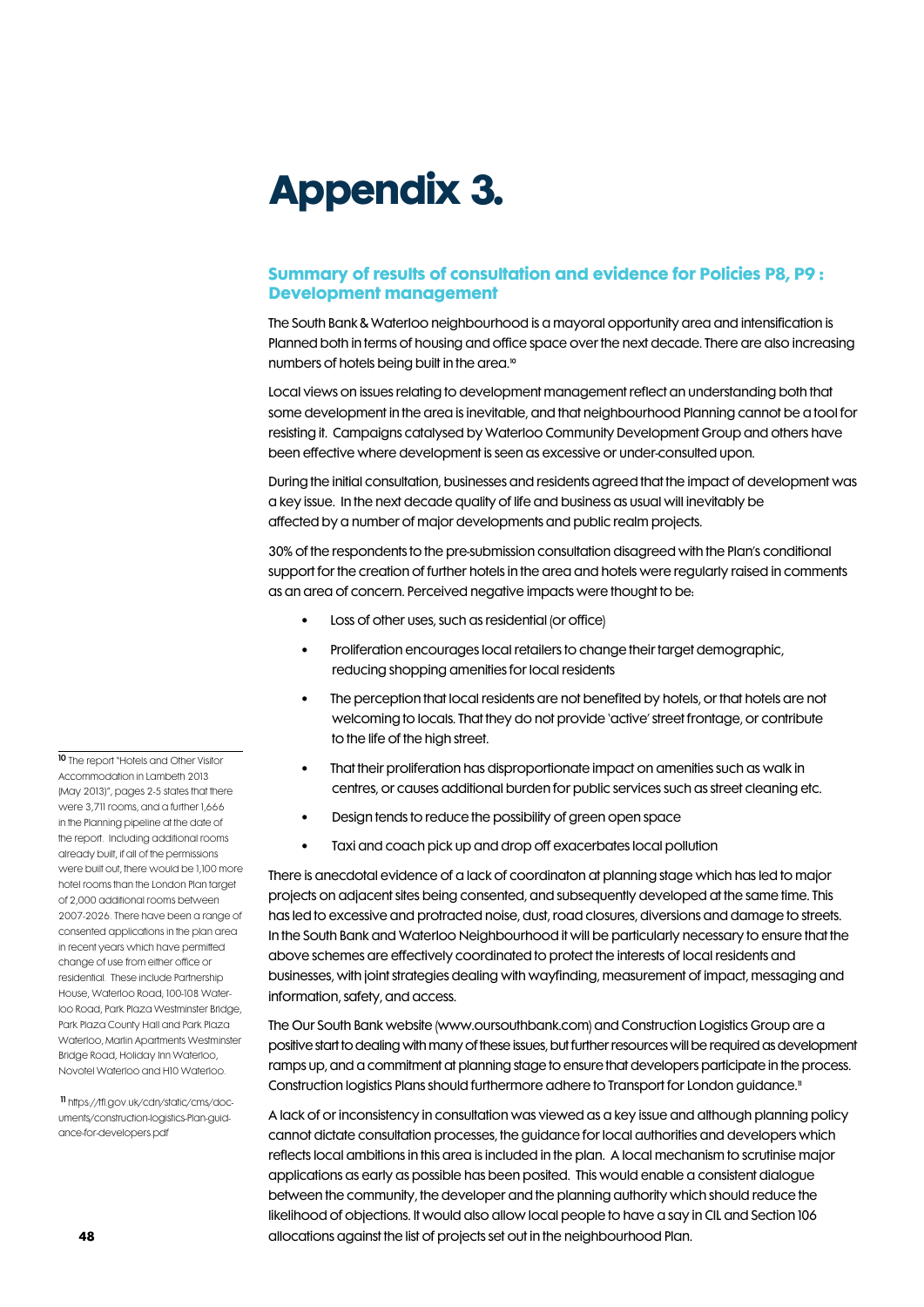# Appendix 4.

## Summary of results of consultation and evidence for Policies P10, P11, P12, P13 : Retail & work

The problem of retail in the area is closely linked with the change in demographic and lifestyles. The fortunes of Lower Marsh were traditionally linked with residents' use of the market for daily grocery shopping and local office workers taking lunch in its cafes. Such habits are no longer sufficient to sustain high street operations and so local independents are adapting to thrive.

As outlined in national studies of the changing nature of high streets in recent years, the South Bank and Waterloo retail community will need to redefine the offer to move ahead. The Waterloo Retail Study<sup>12</sup> identifies opportunities to create a retail centre with the redevelopment of Waterloo Station and the 'triangle site' opposite. If sufficient supply of modern new units is created to enable multiples to proliferate on Waterloo Road and in the Station itself, the unique but separate shopping environments of Lower Marsh will face less pressure from high rents, which lead to the loss of independents.

Local people support the addition of a supermarket in the right location, and being able to shop locally would help to sustain low car ownership levels in the area.

Planning legislation does not permit councils to dictate the operator of a business, only the nature of the operation, as set out in a list of Use Classes. Banks and estate agents are represented by the same Use Class, as are chain supermarkets and independent clothes shops – for this reason it is not possible through planning policy to prevent a situation which occurred on Waterloo Road in which a Sainsbury's Local, Tesco Metro and M&S Simply Food are situated immediately adjacent to one another.

Additionally, a large majority of the available units are in private ownership and the landlord is the sole determinant of the tenant that leases them. In many cases the landlord will accept the operator who will pay the highest rent. It is only in cases such as Marylebone High Street, where a single landowner – the Howard de Walden Estate – is able to 'curate' the high street offer, choosing a mix of operators to suit a range of needs.